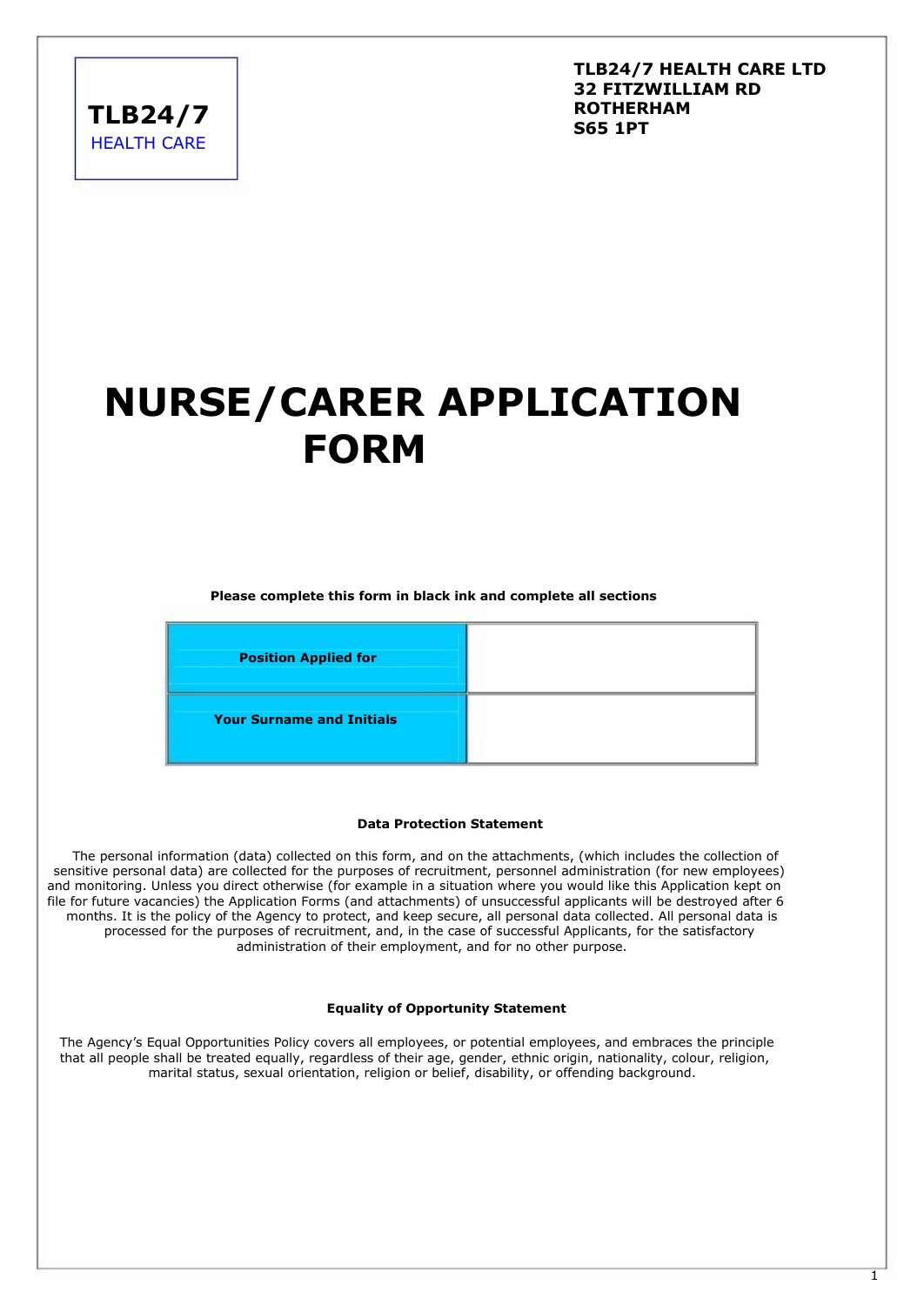| Which of the following applies to you?                                                                     |                    |  |  |  |  |  |
|------------------------------------------------------------------------------------------------------------|--------------------|--|--|--|--|--|
| <b>Qualified Nurse</b><br><b>Student Nurse</b><br><b>Qualified Nurse abroad (not registered in the UK)</b> |                    |  |  |  |  |  |
| as appropriate<br><b>Please</b><br>carer $\Box$                                                            |                    |  |  |  |  |  |
| <b>NMC pin number</b>                                                                                      | <b>Expiry Date</b> |  |  |  |  |  |
| (please enclose copy of statement of entry and pin card)                                                   |                    |  |  |  |  |  |

| <b>1. Personal Details</b>                   |                            |                      |           |                                                       |                                            |             |                                                    |                  |                    |       |
|----------------------------------------------|----------------------------|----------------------|-----------|-------------------------------------------------------|--------------------------------------------|-------------|----------------------------------------------------|------------------|--------------------|-------|
| <b>Title</b>                                 |                            | <b>Surname</b>       |           |                                                       |                                            |             | <b>Maiden Name</b>                                 |                  |                    |       |
|                                              | Previous surnames (if any) |                      |           |                                                       |                                            |             |                                                    |                  |                    |       |
| <b>Forenames (in full)</b>                   |                            |                      |           |                                                       |                                            |             |                                                    |                  |                    |       |
| <b>Address</b>                               |                            |                      |           |                                                       |                                            |             |                                                    |                  |                    |       |
|                                              |                            |                      |           |                                                       |                                            |             |                                                    | <b>Post Code</b> |                    |       |
| <b>Telephone</b>                             |                            |                      | Home      |                                                       |                                            | <b>Work</b> |                                                    |                  | <b>Mobile</b>      |       |
|                                              |                            |                      |           |                                                       |                                            |             |                                                    |                  |                    |       |
| <b>Email address</b>                         |                            |                      |           |                                                       |                                            |             |                                                    |                  | <b>Nationality</b> |       |
| May we contact<br>you at work?               |                            | $\Box$<br><b>Yes</b> | <b>No</b> | $\Box$                                                | Please $\sqrt{ }$ as appropriate           |             |                                                    |                  |                    |       |
| Date of Birth                                |                            |                      |           |                                                       | <b>National Insurance</b><br><b>Number</b> |             |                                                    |                  |                    |       |
|                                              |                            |                      |           | Next of Kin to be notified in case of emergency: Name |                                            |             |                                                    |                  |                    |       |
|                                              |                            |                      |           |                                                       |                                            |             |                                                    |                  |                    |       |
| <b>Address</b>                               |                            |                      |           |                                                       |                                            |             |                                                    | <b>Post Code</b> |                    |       |
| <b>Telephone</b>                             |                            |                      | Home      |                                                       |                                            | <b>Work</b> |                                                    | <b>Mobile</b>    |                    |       |
|                                              |                            |                      |           |                                                       |                                            |             |                                                    |                  |                    |       |
| <b>Relationship to you</b>                   |                            |                      |           |                                                       |                                            |             |                                                    |                  |                    |       |
| <b>2.Formal Education and Qualifications</b> |                            |                      |           |                                                       |                                            |             |                                                    |                  |                    |       |
|                                              |                            |                      |           | <b>Dates of attendance</b>                            |                                            |             |                                                    |                  |                    |       |
| Name of<br>School/College/University         |                            |                      |           | <b>From</b>                                           | To                                         |             | <b>Course of</b><br>Study/Qualification(s)         |                  |                    |       |
| and Location                                 |                            |                      |           | Month/Year                                            | Month/Year                                 |             | gained e.g. GCSE's, "A"<br>levels, NVQ, Degree etc |                  |                    | Grade |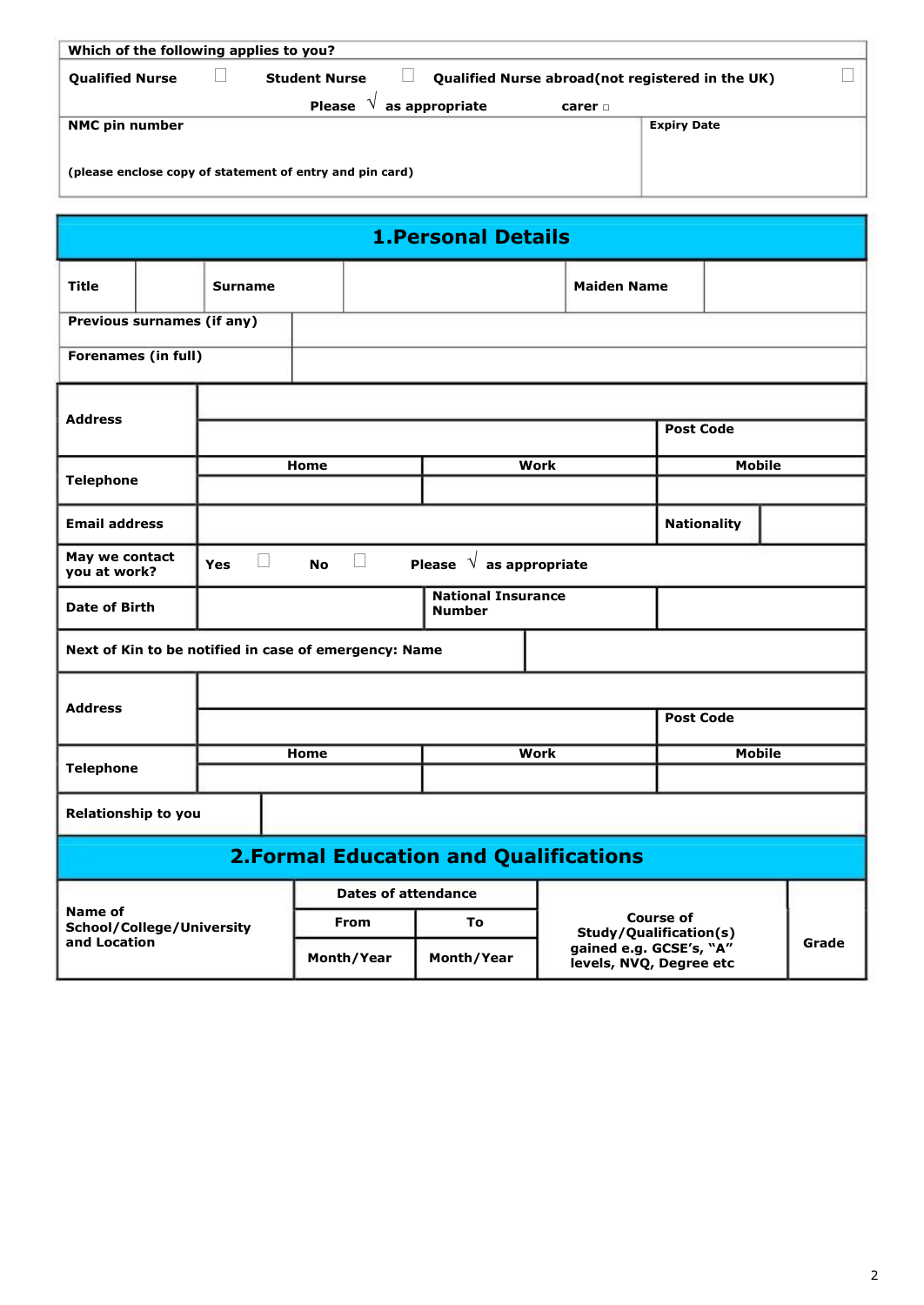| <b>3.Employment History</b><br>Please print details of all your employment for a period of at least the last 10 years, to include<br>all nursing agency memberships, in reverse date order; starting with your present or last<br>position. Please include reasons for gaps. |                            |            |                                                         |                                   |  |  |  |
|------------------------------------------------------------------------------------------------------------------------------------------------------------------------------------------------------------------------------------------------------------------------------|----------------------------|------------|---------------------------------------------------------|-----------------------------------|--|--|--|
|                                                                                                                                                                                                                                                                              | <b>Dates of Employment</b> |            |                                                         |                                   |  |  |  |
| Name & address of<br><b>Employer</b>                                                                                                                                                                                                                                         | From                       | To         | <b>Position held and brief</b><br>summary of duties and | <b>Reason for</b><br>leaving/Last |  |  |  |
|                                                                                                                                                                                                                                                                              | Month/Year                 | Month/Year | responsibilities                                        | salary or wage                    |  |  |  |
|                                                                                                                                                                                                                                                                              |                            |            |                                                         |                                   |  |  |  |
|                                                                                                                                                                                                                                                                              |                            |            |                                                         |                                   |  |  |  |
|                                                                                                                                                                                                                                                                              |                            |            |                                                         |                                   |  |  |  |
|                                                                                                                                                                                                                                                                              |                            |            |                                                         |                                   |  |  |  |
|                                                                                                                                                                                                                                                                              |                            |            |                                                         |                                   |  |  |  |
|                                                                                                                                                                                                                                                                              |                            |            |                                                         |                                   |  |  |  |
|                                                                                                                                                                                                                                                                              |                            |            |                                                         |                                   |  |  |  |
|                                                                                                                                                                                                                                                                              |                            |            |                                                         |                                   |  |  |  |
|                                                                                                                                                                                                                                                                              |                            |            |                                                         |                                   |  |  |  |
|                                                                                                                                                                                                                                                                              |                            |            |                                                         |                                   |  |  |  |
|                                                                                                                                                                                                                                                                              |                            |            |                                                         |                                   |  |  |  |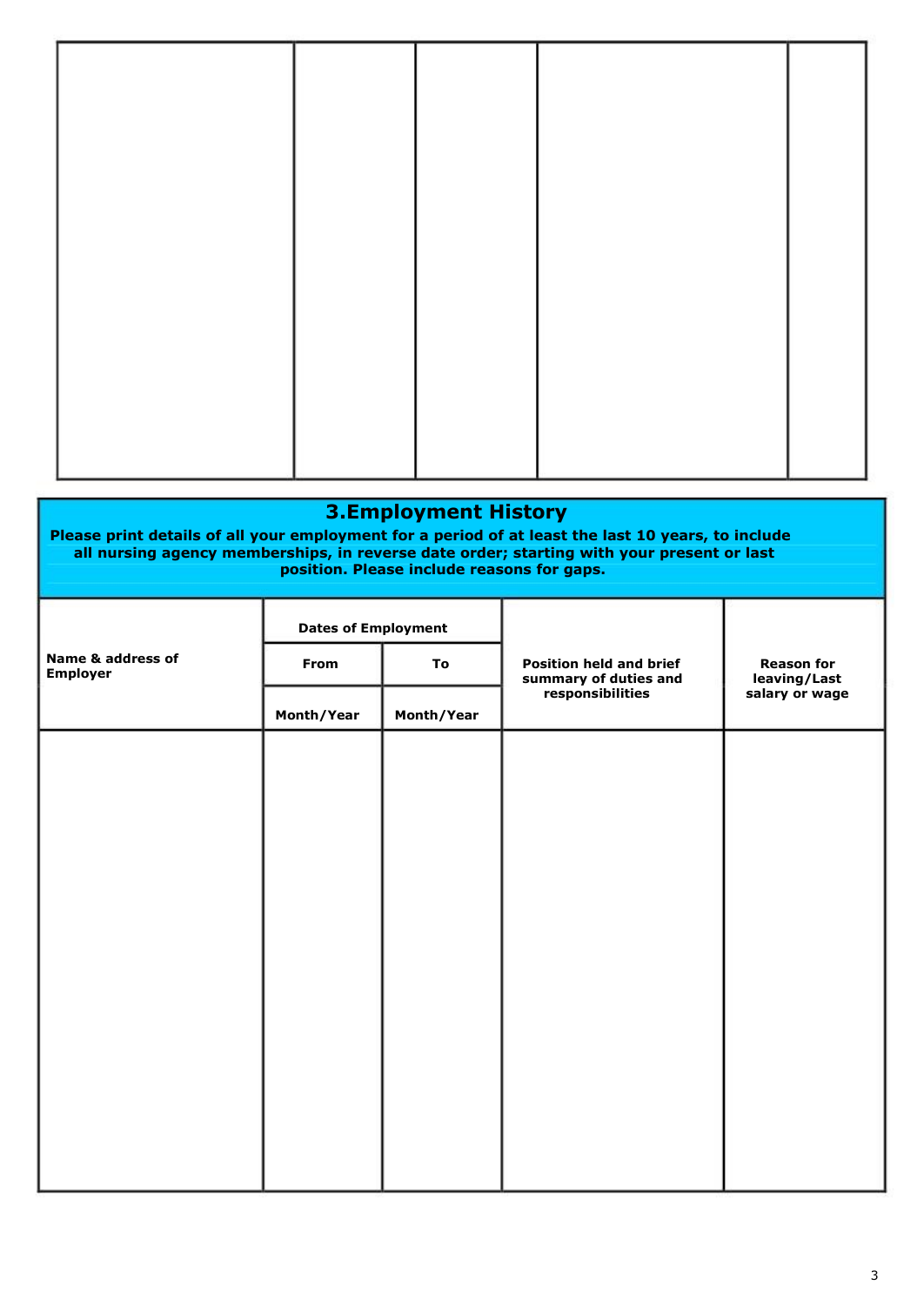|                                                                                                                                                                                                                                                                                                                       |   |                  | 4. Training - eg. Manual handling, CPR, infection control, first aid<br>etc, (please provide certificates) |           |                      |                                      |           |                   |
|-----------------------------------------------------------------------------------------------------------------------------------------------------------------------------------------------------------------------------------------------------------------------------------------------------------------------|---|------------------|------------------------------------------------------------------------------------------------------------|-----------|----------------------|--------------------------------------|-----------|-------------------|
| <b>Details of training</b><br>Hospital/establishment                                                                                                                                                                                                                                                                  |   | <b>Date from</b> | Date to                                                                                                    |           | <b>Courses taken</b> |                                      |           | <b>Attainment</b> |
|                                                                                                                                                                                                                                                                                                                       |   |                  |                                                                                                            |           |                      |                                      |           |                   |
| The service we give depends on accurate up to date information. Please keep us informed of all developments in your career.<br>To assist us in finding suitable work for you, please tick all nursing specialities of which you have significant, post training<br>experience.<br>Please $\sqrt{ }$ as<br>appropriate |   |                  | <b>5. Professional Details</b>                                                                             |           |                      |                                      |           |                   |
|                                                                                                                                                                                                                                                                                                                       |   | Yrs exp.         |                                                                                                            | $\sqrt{}$ | Yrs exp.             |                                      | $\sqrt{}$ | Yrs exp           |
|                                                                                                                                                                                                                                                                                                                       | V |                  |                                                                                                            |           |                      |                                      |           |                   |
| A&E<br>Aero medical                                                                                                                                                                                                                                                                                                   |   |                  | Isolation<br><b>ITU</b>                                                                                    |           |                      | Phlebotomy<br>Practice nursing       |           |                   |
| AIDS/HIV+                                                                                                                                                                                                                                                                                                             |   |                  | Learning disabilities                                                                                      |           |                      | Psychiatry                           |           |                   |
| Anaesthetics                                                                                                                                                                                                                                                                                                          |   |                  | Liver Unit                                                                                                 |           |                      | Radiotherapy                         |           |                   |
| Burns and plastic                                                                                                                                                                                                                                                                                                     |   |                  | Marie Curie                                                                                                |           |                      | Recovery                             |           |                   |
| Cardio-thoracic                                                                                                                                                                                                                                                                                                       |   |                  | Medical<br>Mental Health                                                                                   |           |                      | <b>Renal Dialysis</b><br><b>SCBU</b> |           |                   |
| CCU<br><b>Dental Nursing</b>                                                                                                                                                                                                                                                                                          |   |                  | Midwifery                                                                                                  |           |                      | Screening                            |           |                   |
| Dermatology                                                                                                                                                                                                                                                                                                           |   |                  | Nanny                                                                                                      |           |                      | Social Work                          |           |                   |
| District nursing                                                                                                                                                                                                                                                                                                      |   |                  | Neurology                                                                                                  |           |                      | <b>STDs</b>                          |           |                   |
| Elderly care                                                                                                                                                                                                                                                                                                          |   |                  | NNU-                                                                                                       |           |                      | Surgical                             |           |                   |
| ENT<br>Family Planning                                                                                                                                                                                                                                                                                                |   |                  | Occupational Health<br><b>ODA</b>                                                                          |           |                      | Terminal care<br>Theatre             |           |                   |
| Genito-urinary                                                                                                                                                                                                                                                                                                        |   |                  | Oncology                                                                                                   |           |                      | <b>Tropical disease</b>              |           |                   |
| Gynae                                                                                                                                                                                                                                                                                                                 |   |                  | Ophthalmics                                                                                                |           |                      | Venepuncture                         |           |                   |
| Haematology                                                                                                                                                                                                                                                                                                           |   |                  | Orthopaedic                                                                                                |           |                      | X Ray                                |           |                   |
| <b>ICU</b><br>Industry                                                                                                                                                                                                                                                                                                |   |                  | Paediatrics<br><b>NVQ Details</b>                                                                          |           |                      |                                      |           |                   |
|                                                                                                                                                                                                                                                                                                                       |   |                  |                                                                                                            |           |                      |                                      |           |                   |
|                                                                                                                                                                                                                                                                                                                       |   |                  |                                                                                                            |           |                      |                                      |           |                   |
|                                                                                                                                                                                                                                                                                                                       |   |                  |                                                                                                            |           |                      |                                      |           |                   |
| Please give details of any certificates or qualifications you hold. (Including any in specialities listed above.)                                                                                                                                                                                                     |   |                  |                                                                                                            |           |                      |                                      |           |                   |
|                                                                                                                                                                                                                                                                                                                       |   |                  |                                                                                                            |           |                      |                                      |           |                   |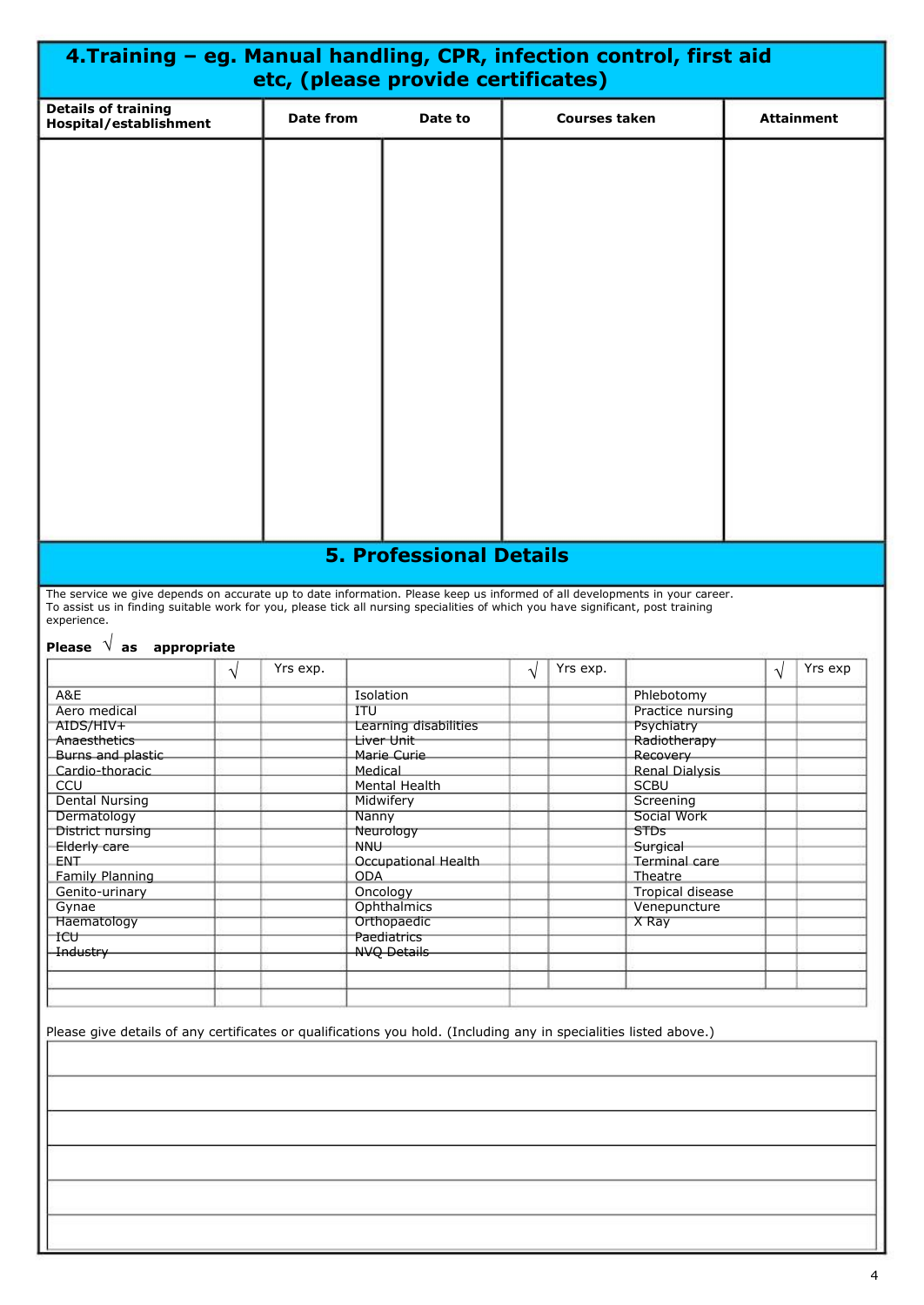| <b>6. General information</b>                                                                                                                                                                                                                        |                                                                                        |  |  |  |  |  |  |  |
|------------------------------------------------------------------------------------------------------------------------------------------------------------------------------------------------------------------------------------------------------|----------------------------------------------------------------------------------------|--|--|--|--|--|--|--|
| Do you hold a valid and current British Driver's Licence? Yes<br>If Yes, what type? (E.g. Provisional, Full, LGV, PCV)                                                                                                                               | No $\Box$ Please $\sqrt{ }$ as appropriate<br>$\Box$                                   |  |  |  |  |  |  |  |
| Do you have any endorsements?<br>If Yes, please give details                                                                                                                                                                                         | Yes $\Box$ No $\Box$ Please $\sqrt{ }$ as appropriate                                  |  |  |  |  |  |  |  |
| Please state which languages you speak, including<br>an indication of fluency<br>How did you hear about this agency?                                                                                                                                 |                                                                                        |  |  |  |  |  |  |  |
| No $\Box$ Please $\sqrt{ }$ as appropriate<br>Yes $\Box$                                                                                                                                                                                             | Are you a member of a Union or Professional Organisation offering Indemnity Insurance? |  |  |  |  |  |  |  |
| <b>Body Name</b>                                                                                                                                                                                                                                     | <b>Amount of Cover</b>                                                                 |  |  |  |  |  |  |  |
| <b>Policy Number</b>                                                                                                                                                                                                                                 | <b>Expiry Date</b>                                                                     |  |  |  |  |  |  |  |
| 7. Preference regarding work                                                                                                                                                                                                                         |                                                                                        |  |  |  |  |  |  |  |
|                                                                                                                                                                                                                                                      |                                                                                        |  |  |  |  |  |  |  |
| Please specify which types of work you would prefer. You should tick all appropriate boxes. The<br>service we give depends on accurate, up to date information. Please keep us informed of all<br>developments, in your career and work preferences. |                                                                                        |  |  |  |  |  |  |  |
| part time $\Box$ full time<br><b>Positions</b>                                                                                                                                                                                                       |                                                                                        |  |  |  |  |  |  |  |
| $\Box$ NHS<br>Type of work                                                                                                                                                                                                                           | private hospitals $\Box$ nursing home $\Box$ industry $\Box$                           |  |  |  |  |  |  |  |
| Clients in their own home $\Box$                                                                                                                                                                                                                     |                                                                                        |  |  |  |  |  |  |  |
| live in $\Box$ days $\Box$ nights $\Box$ visits $\Box$                                                                                                                                                                                               |                                                                                        |  |  |  |  |  |  |  |
| Do you have any other work commitments? Yes $\Box$ No $\Box$                                                                                                                                                                                         |                                                                                        |  |  |  |  |  |  |  |
| Which areas of work do you wish to exclude?                                                                                                                                                                                                          |                                                                                        |  |  |  |  |  |  |  |

#### **8. Immunisations-proof of immunisations must be provided Rubella Skin Test for TB BCG Tetanus Varicella (Chickenpox/Vz.Abs) Poliomyelitis Diptheria Hepatitis B Yes Yes Yes Yes Yes Yes Yes**  $\Box$  $\Box$ □ **No No No No No No No**  $\Box$  $\Box$  $\Box$ ਚ **Date Date Date Date Date Date Date Booster 1st** Date of last injection **because Booster 1st**  $\Box$  2nd  $\Box$  3rd  $\Box$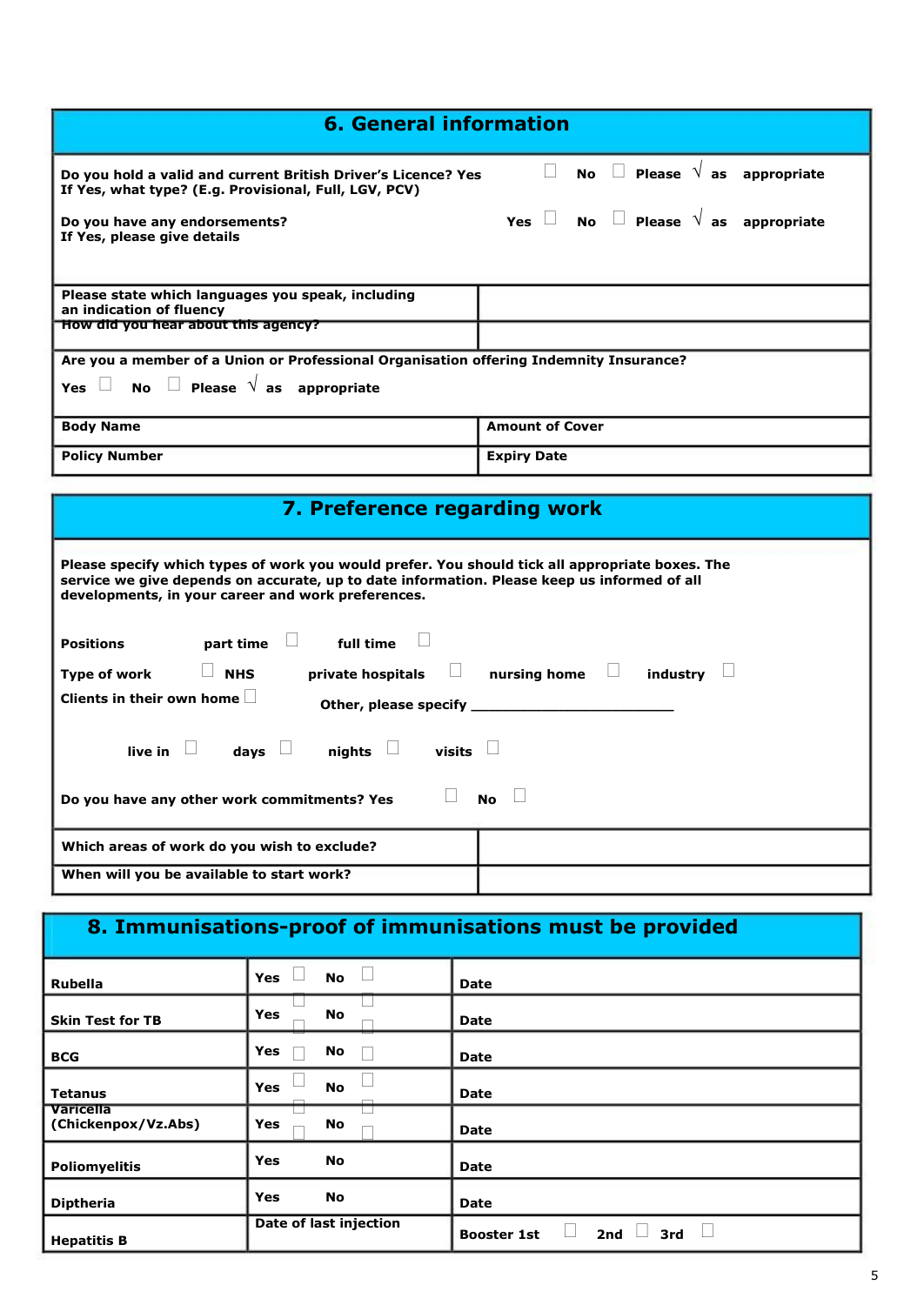|                                      | Date of last blood                                | <b>Result (titre levels)</b>                                                                                                                                                                                                                                      |  |  |
|--------------------------------------|---------------------------------------------------|-------------------------------------------------------------------------------------------------------------------------------------------------------------------------------------------------------------------------------------------------------------------|--|--|
|                                      |                                                   | <b>IUL</b>                                                                                                                                                                                                                                                        |  |  |
|                                      | <b>9. References</b>                              | References are normally taken up for candidates selected for interview. Give details of the names/addresses of two work-related<br>Referees. One of the Referees should be your current employer, or if presently unemployed or self-employed, your last employer |  |  |
| Name, Address and Post Code          |                                                   | Name, Address and Post Code                                                                                                                                                                                                                                       |  |  |
|                                      |                                                   |                                                                                                                                                                                                                                                                   |  |  |
|                                      |                                                   |                                                                                                                                                                                                                                                                   |  |  |
|                                      |                                                   |                                                                                                                                                                                                                                                                   |  |  |
|                                      |                                                   |                                                                                                                                                                                                                                                                   |  |  |
|                                      |                                                   |                                                                                                                                                                                                                                                                   |  |  |
| <b>Telephone Number</b>              |                                                   | <b>Telephone Number</b>                                                                                                                                                                                                                                           |  |  |
| <b>Position</b>                      |                                                   | <b>Position</b>                                                                                                                                                                                                                                                   |  |  |
| Relationship to you                  |                                                   | Relationship to you                                                                                                                                                                                                                                               |  |  |
| May we contact the above person now? |                                                   | May we contact the above person now?                                                                                                                                                                                                                              |  |  |
| <b>Yes</b>                           | $\Box$ No $\Box$ Please $\sqrt{ }$ as appropriate | Yes $\Box$ No $\Box$ Please $\sqrt{ }$ as appropriate                                                                                                                                                                                                             |  |  |
|                                      |                                                   |                                                                                                                                                                                                                                                                   |  |  |
|                                      |                                                   |                                                                                                                                                                                                                                                                   |  |  |

| 10. Confidentiality declaration |  |
|---------------------------------|--|
|---------------------------------|--|

Registration implies acceptance of our code of confidentiality.

In the course of your duties you may have access to confidential information about your clients. On no account must information relating to identifiable client be divulged to anyone other than the manger of the agency. You should not disclose ANY information to your family, friends or neighbours.

If you are worried by any information you have obtained and consider that you should talk about it to someone else MAKE AN APPOINTMENT TO SPEAK IN PRIVATE TO YOUR MANAGER.

Failure to observe these rules will be regarded as serious misconduct which could result in removal from the agency register.

I have read and I understand the above and I agree to abide by the contents therein.

Signed Date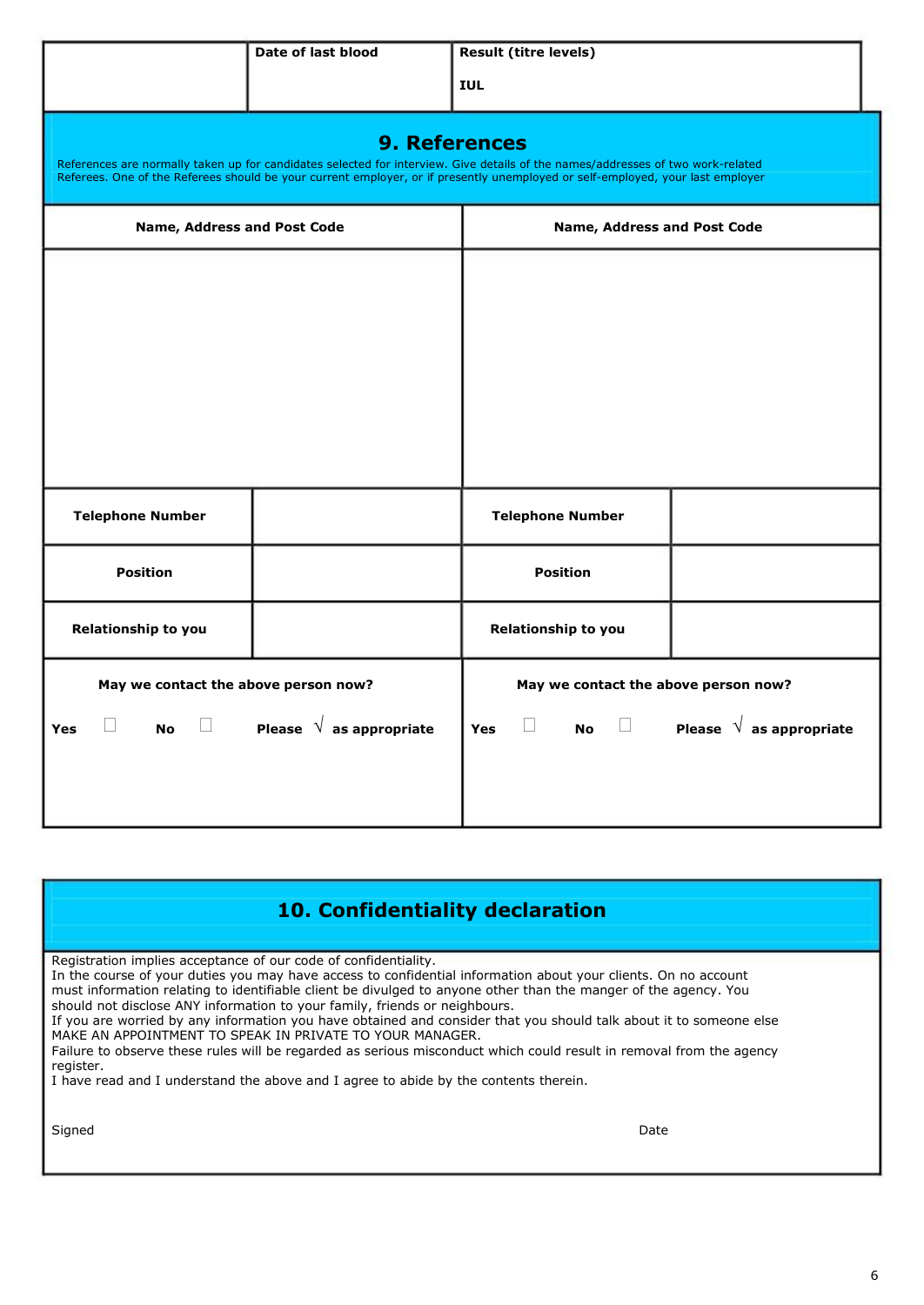| <b>11. Rehabilitation of Offenders Act</b>                                                                                                                                                                                                                                                                                                                                                                                                                                                                                                                                                                                                     |
|------------------------------------------------------------------------------------------------------------------------------------------------------------------------------------------------------------------------------------------------------------------------------------------------------------------------------------------------------------------------------------------------------------------------------------------------------------------------------------------------------------------------------------------------------------------------------------------------------------------------------------------------|
| As a general rule, no-one need answer guestions about spent convictions. However this general rule does not apply<br>to specified professions, employments and occupations. By virtue of the Rehabilitation of Offenders Act 1974<br>(Exceptions) (Amendment) Orders, the exemption rule does not apply to:                                                                                                                                                                                                                                                                                                                                    |
| a) any employment or other work which is concerned with the provision of health services and which is of such<br>a kind as to enable the holder of that employment or the person engaged in that work to have access to<br>persons in receipt of such services in the course of his normal duties, or<br>b) any employment or other work which is concerned with the provision of care services to vulnerable adults<br>and which is of such a kind as to enable the holder of that employment or the person engaged in that work<br>to have access to vulnerable adults in receipt of such services in the course of his normal duties        |
| One or both of the above apply to work with the Agency, and covers all occupations.                                                                                                                                                                                                                                                                                                                                                                                                                                                                                                                                                            |
| You are therefore requested to provide details of all convictions, including those which would otherwise be considered<br>as "spent". All employment applications will be considered carefully, and the disclosure of a conviction does not imply<br>that this employment application will be rejected.                                                                                                                                                                                                                                                                                                                                        |
| Records will be checked via the Criminal Records Bureau procedures                                                                                                                                                                                                                                                                                                                                                                                                                                                                                                                                                                             |
| I have no convictions<br>I have convictions (see Note below)                                                                                                                                                                                                                                                                                                                                                                                                                                                                                                                                                                                   |
| Please $\sqrt{ }$ as appropriate                                                                                                                                                                                                                                                                                                                                                                                                                                                                                                                                                                                                               |
| Note<br>(To protect the confidentiality of this information, please detail convictions on a separate sheet of paper. Place it in a<br>sealed envelope with your name clearly visible, and headed "Private and Confidential - Criminal Convictions" and<br>attach this to your completed Application Form)                                                                                                                                                                                                                                                                                                                                      |
| <b>Criminal Records - Disclosure Certificate</b>                                                                                                                                                                                                                                                                                                                                                                                                                                                                                                                                                                                               |
| The Criminal Records Bureau (CRB) have issued a Code of Practice regarding Disclosure Information, a copy of which<br>is available upon request. A Disclosure Certificate (standard or enhanced) will be requested from the CRB which will<br>detail all convictions, including those which would otherwise be "spent", as well as details of cautions, reprimands or<br>final warnings. You will be advised of the type of certificate being requested, and asked to give your approval to this<br>application. The Disclosure Certificate will only be requested in the event that you are successful in your application<br>for employment. |
| <b>Asylum and Immigration Act 1996</b>                                                                                                                                                                                                                                                                                                                                                                                                                                                                                                                                                                                                         |
| Under Section 8 of the Asylum and Immigration Act 1996 it is a criminal offence to employ a person aged 16 or over<br>who is subject to immigration control unless:                                                                                                                                                                                                                                                                                                                                                                                                                                                                            |
| That person has current and valid permission to be in the United Kingdom and that permission does not<br>$\bullet$<br>prevent him or her from taking the job in question; or                                                                                                                                                                                                                                                                                                                                                                                                                                                                   |
| The person comes into a category specified by the Home Secretary where such employment is allowed<br>$\bullet$                                                                                                                                                                                                                                                                                                                                                                                                                                                                                                                                 |
| Any employment offered will be subject to the successful applicant producing appropriate evidence that the Asylum<br>and Immigration Act is not being contravened.                                                                                                                                                                                                                                                                                                                                                                                                                                                                             |
| as appropriate<br><b>Please</b><br><b>No</b><br>Are you eligible to work in the UK?<br><b>Yes</b>                                                                                                                                                                                                                                                                                                                                                                                                                                                                                                                                              |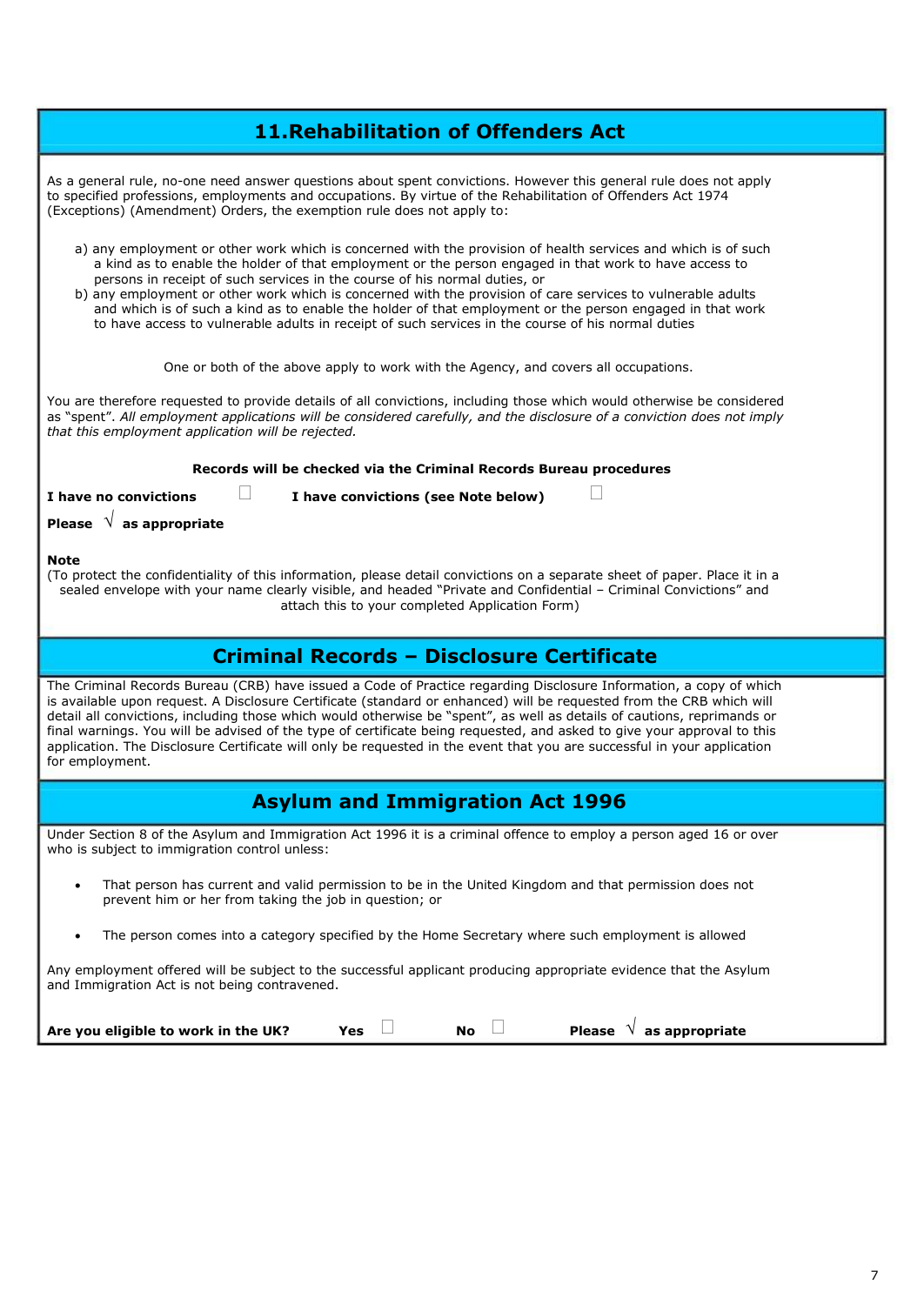### **Personal Declaration**

**I declare that to the best of my knowledge the above information, and that submitted in any accompanying documents, is correct, and**

- $\bullet$ I give permission for any enquiries that need to be made to confirm such matters as qualifications. experience and dates of employment, and for the release by other people or organisations of such information as may be necessary for that purpose.
- $\bullet$  $\bullet$ I give permission for the processing of the personal data contained in this form for employment purposes I understand that any false or misleading information could result in my dismissal.

| Siano.<br>orguea | ___ |
|------------------|-----|
|                  |     |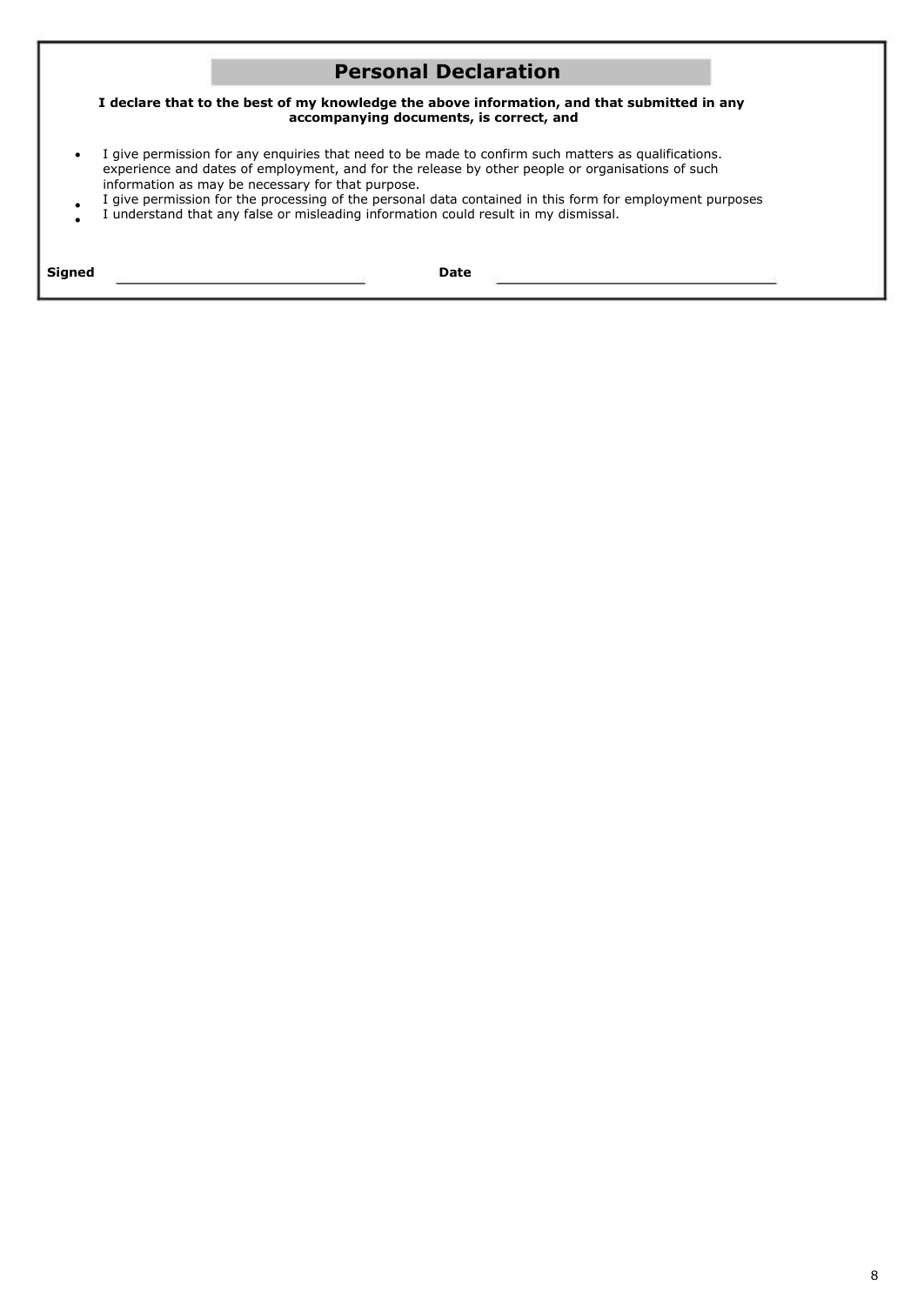## **12.Equal Opportunities Monitoring Form**

**TLB247 Healthcare Ltd operates a policy of Equal Opportunities: therefore, we need to be able to check** that decision are not influences by unfair or unlawful discrimination. To help use to do this we would be **grateful if you could complete this short questionnaire. Your answers will be treated with the utmost confidence and will be used only for statistical purposes.**

### **What is your ethnic group? Choose ONE section from A to E, and then circle the appropriate box to indicate your cultural background.**

### **A White**

British

Irish

Any other White background, please write in here.

### **B Mixed**

White and Black Caribbean

White and Black African

White and Asian

Any other Mixed background, please write in here.

### **C Asian or Asian British**

Indian

Pakistani

Bangladashi

Any other Asian background, please write in here.

### **D Black or Black British**

Caribbean

African

Any other Black background, please write in here.

|            | E Chinese of other ethnic group                                                                                                                                                                                                                                                                                                                                                                                                                     |  |           |  |  |  |  |  |  |
|------------|-----------------------------------------------------------------------------------------------------------------------------------------------------------------------------------------------------------------------------------------------------------------------------------------------------------------------------------------------------------------------------------------------------------------------------------------------------|--|-----------|--|--|--|--|--|--|
| Chinese    |                                                                                                                                                                                                                                                                                                                                                                                                                                                     |  |           |  |  |  |  |  |  |
|            | Any other, please write here.                                                                                                                                                                                                                                                                                                                                                                                                                       |  |           |  |  |  |  |  |  |
| <b>SEX</b> | Female                                                                                                                                                                                                                                                                                                                                                                                                                                              |  | Male      |  |  |  |  |  |  |
|            | <b>DISABILIBY</b><br>Applicants with disabilities will be invited for interview if the essential job criteria are met. Do you<br>consider yourself to be a person with a disability as described by the disability discrimination act 1995?<br>i.e do you consider yourself to be someone who has a physical or mental impairment which has a<br>substantial and long term adverse effect on your ability to carry out normal day to day activities |  |           |  |  |  |  |  |  |
|            | Yes                                                                                                                                                                                                                                                                                                                                                                                                                                                 |  | <b>No</b> |  |  |  |  |  |  |